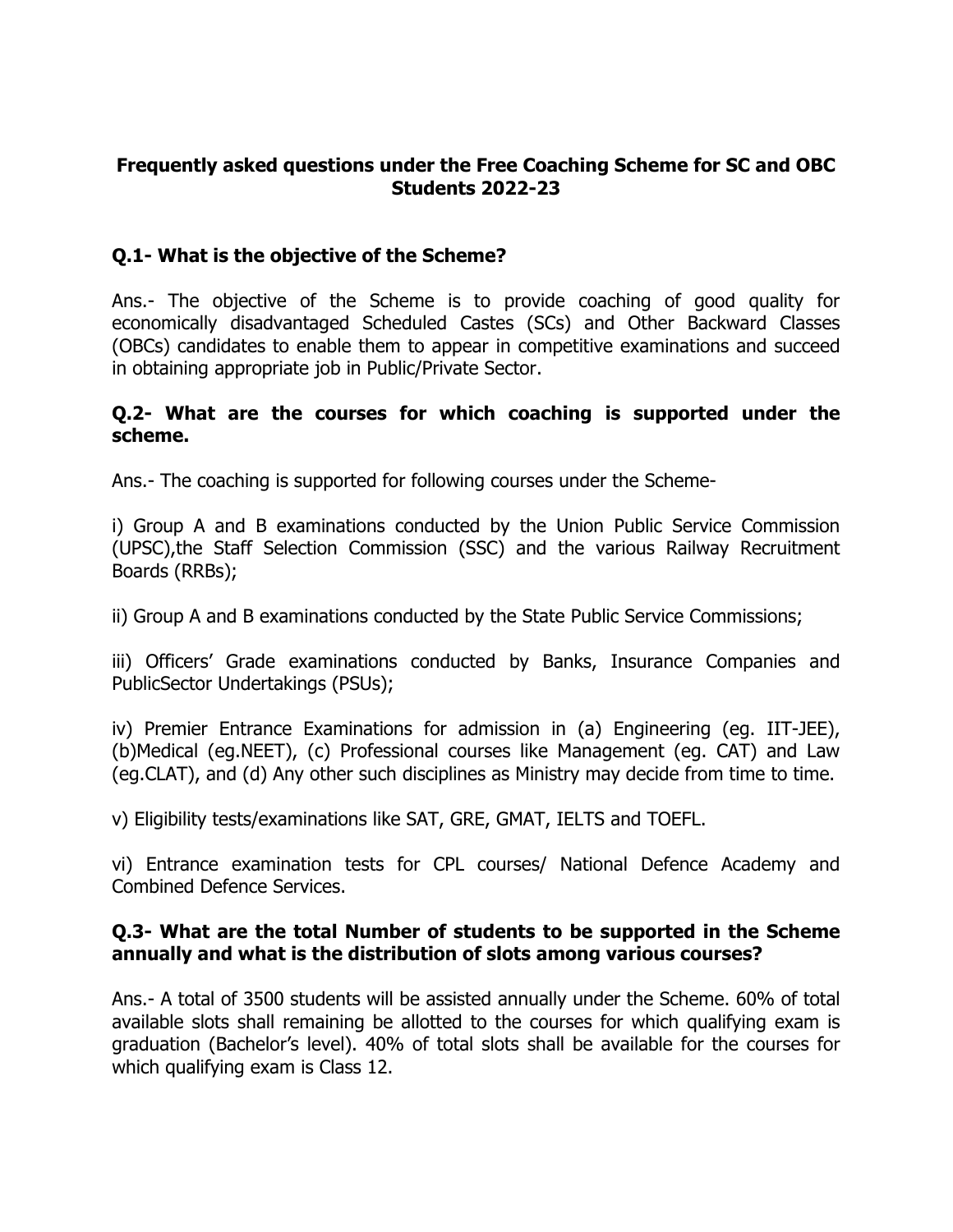## **Q.4- What is the number of students of each category especially the girls to be assisted in the Scheme?**

Ans.- The ratio of SC and OBC students to be coached under the Scheme will be 70:30. 30% seats under each category are reserved for girls candidate in each category. In case of shortfall of eligible applicants in any of the categories, redistribution of slots shall be done by the Ministry, to ensure maximum utilisation of the available slots, while ensuring that at least 70% of the slots are taken up by SC students.

#### **Q.5- Who is eligible to apply for support under the Scheme?**

Ans.- Only students belonging to SCs and OBCs having total family income from all sources of Rs.8.00 lakh per annum or less will be eligible for benefits under the Scheme. However, SC/OBC candidates belonging to a Minority community shall not be eligible under this scheme as they can apply under similar scheme of Ministry of Minority Affairs.

#### **Q.6- What is the guideline to be followed for income certificate?**

Ans. Following guidelines shall be followed for income certificate-

Income declaration of self-employed parents/ guardian should be in the form of a certificate issued by Revenue Officer not below the rank of Tehsildar. Employed parents/guardians are required to obtain income certificate from their employer and submit consolidated certificate from Revenue Officer including any other additional source of income.

Applicants may ensure that the Income certificate is valid on the date of submission of application. If no validity is mentioned in the certificate, it should be issued recently after 01.04.2022.

#### **Q.7- What is the guideline to be followed for caste certificate?**

Ans. In case of SC students, the certificate should have been issued by the competent State Government authority in the name of applicant. In case of OBC students, certificate should be issued by the State Government authority in the name of applicant and should be valid at the time of submission of application. If no validity is mentioned in the certificate, it should be issued recently after 01.04.2022.

**Q.8- What is the amount of scholarship given under the Scheme?** Ans. **(a) Course Fee:** The actual **coaching fee or the prescribed maximum fee under the scheme (whichever is less)** shall be paid through DBT in a single instalment to be released within 2 weeks from the date the candidate uploads the fee